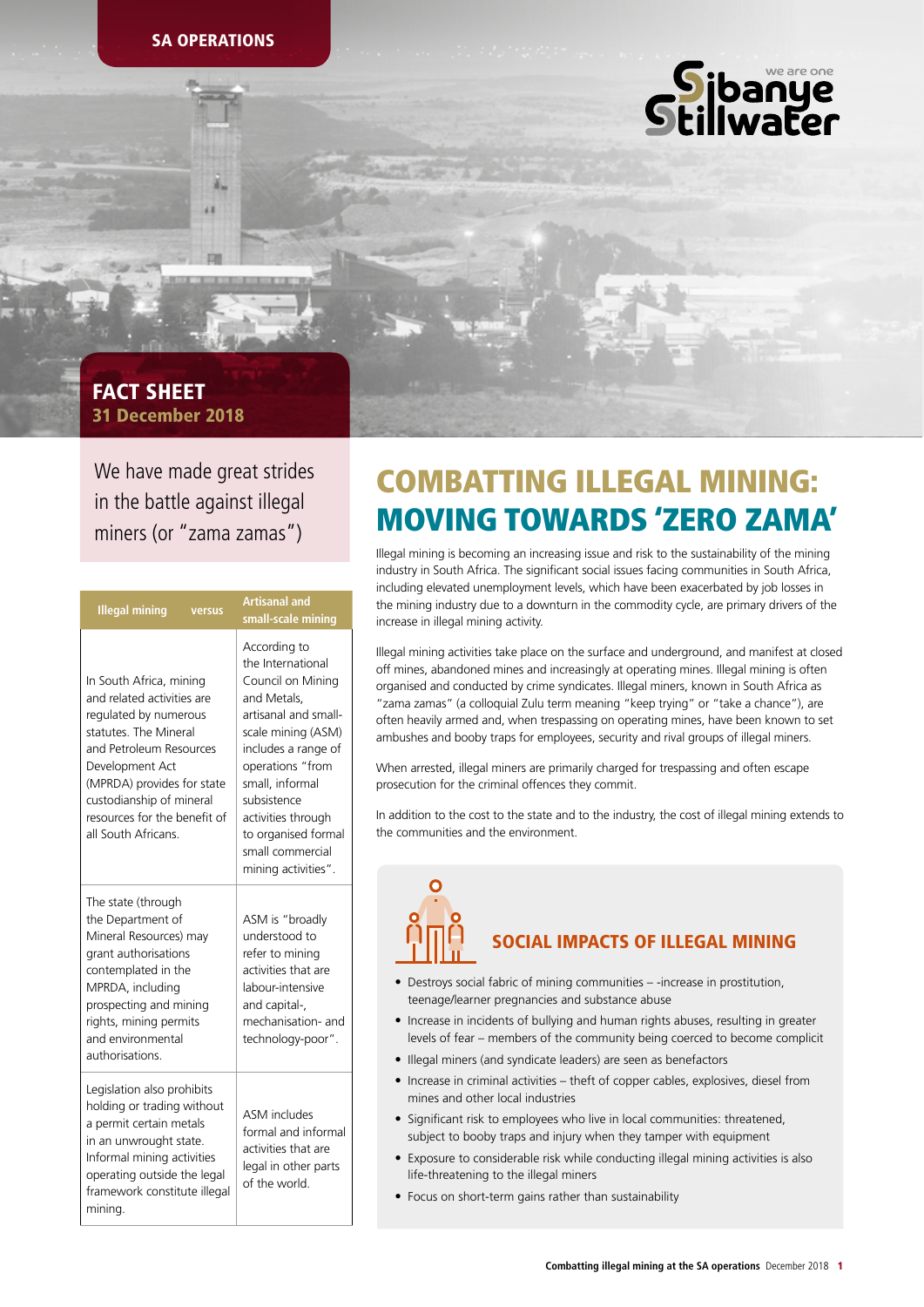

## ENVIRONMENTAL IMPACTS OF ILLEGAL MINING

- Sabotaged water pipelines contaminate the environment
- Illegal water use and wastage
- Increased risk and incidence of sinkholes
- • Mercury contamination
- Excavation and re-opening of sealed and rehabilitated shafts with associated hazards

## IMPACT ON OUR BUSINESS

Although our gold operations are impacted more by illegal mining due to their long history and the extent of mined and unmined areas, illegal mining also occurs at our PGM operations where illegal miners access remote underground concessions, primarily to steal copper cable, through "holings".

Surface illegal mining has increased over the past year although there has been a significant reduction in the number of underground incidents to 91 in 2018 from the total of 1,315 in the five years to 2017. The number of arrests – which had been increasing since 2013 to the end 2017 to a total of 2,785 – declined in 2018 to 137 mainly due to the success of our *ZeroZama@Sibanye-Stillwater* campaign, which was launched in 2017 to combat illegal mining.

During routine searches in 2018, Sibanye-Stillwater's Protection Services team also found that 141 employees had assisted illegal miners. Assistance included feeding and equipping illegal miners underground for substantial financial reward. This is a sharp decrease from the total of 1,099 employees arrested during the five years preceding 2018

#### Illegal mining incidents and arrests

| <b>Year</b> | <b>Number incidents</b><br>reported to which<br><b>Sibanye-Stillwater</b><br>responded | <b>Number of</b><br><b>illegal miners arrested</b> | <b>Number of employees</b><br>(including contractors)<br>charged with aiding<br>and abetting illegal<br>miners |
|-------------|----------------------------------------------------------------------------------------|----------------------------------------------------|----------------------------------------------------------------------------------------------------------------|
| 2013        | 143                                                                                    | 321                                                | 89                                                                                                             |
| 2014        | 129                                                                                    | 257                                                | 62                                                                                                             |
| 2015        | 144                                                                                    | 282                                                | 45                                                                                                             |
| 2016        | 390                                                                                    | 542                                                | 460                                                                                                            |
| 2017        | 509                                                                                    | 1,383                                              | 443                                                                                                            |
| 2018        | 91                                                                                     | 137                                                | 141                                                                                                            |
| Total       | 1.406                                                                                  | 2,922                                              | 1.240                                                                                                          |

"Comprehensive screening is conducted at pre-employment level and internally to better manage high-risk employee engagement and placement"